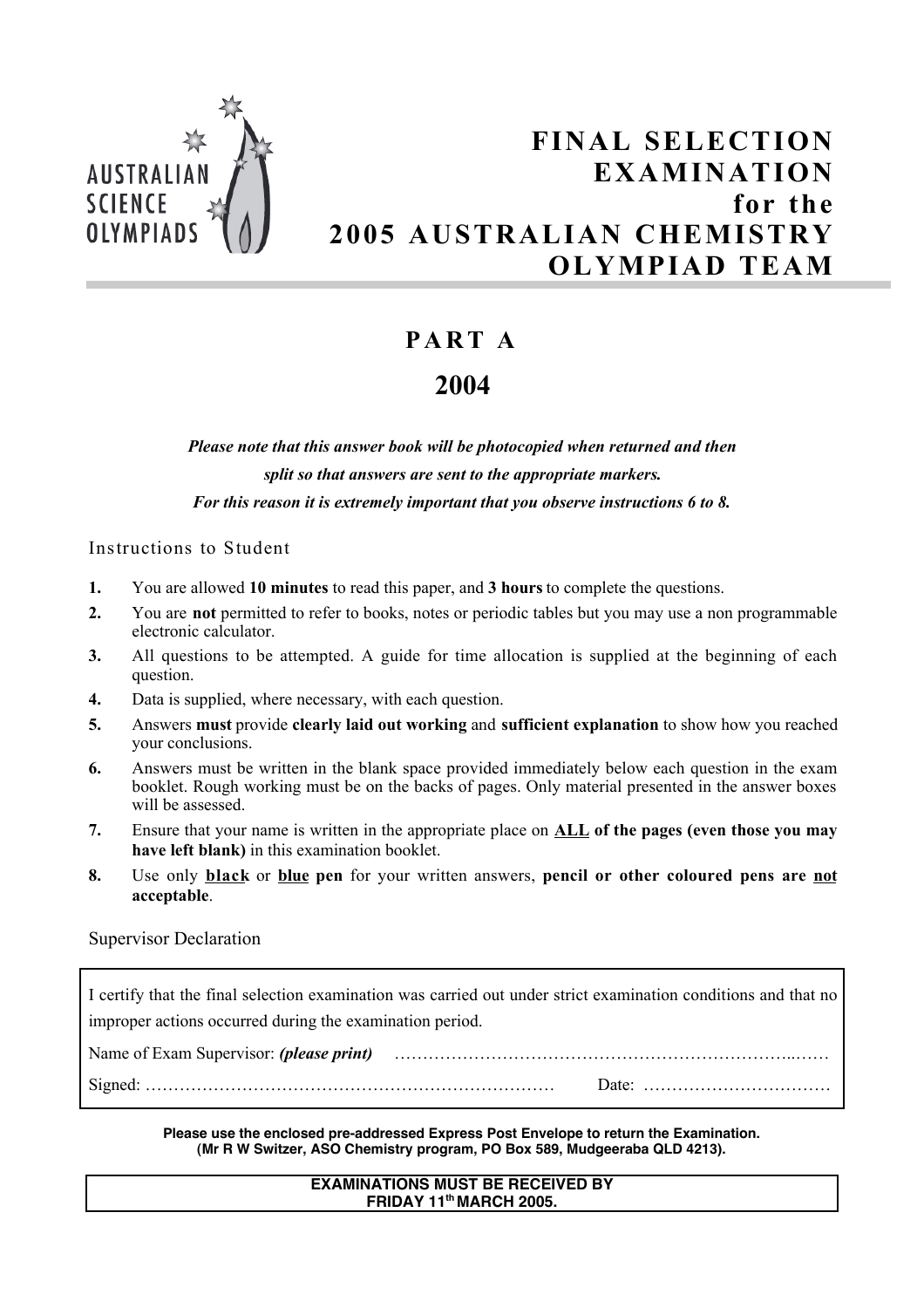| Final Paper - Part A | N9n |  |
|----------------------|-----|--|
|                      |     |  |
|                      |     |  |

### **Question 1 (20 minutes)**

**Data:** Conjugated C-C bond length =  $1.4 \times 10^{-10}$  m

Mass of electron  $m_e = 9.109 \times 10^{-31}$  kg

Planck's constant  $h = 6.626 \times 10^{-34}$  J s

Speed of light in a vacuum  $c = 2.998 \times 10^8$  m s<sup>-1</sup>

- A flaw of the particle-in-a-box approximation, when it is applied to a pi-conjugated chain of carbon atoms, is that it assumes uniform zero potential energy inside the carbon chain pi system. A better approximation (Hückel, 1931) is to apply the linear combination of atomic orbitals (LCAO) method to the  $p$  atomic orbitals (with nodes in the plane of the carbon skeleton). In a pi-conjugated chain of n carbon atoms, the first n waveforms of the particle-ina-box can be used qualitatively as a guide to the appropriate phase of each  $p$  orbital.
- For example, in ethene ( $n = 2$ ), the two waveforms and corresponding Hückel molecular orbitals are given in figure 1:



- (a) Draw the particle-in-a-box waveforms and corresponding Hückel molecular orbitals for the following:
	- (i) 1,3-butadiene
	- (ii) 1,3,5-hexatriene

We will stick with the particle-in-a-box model when working with the energies of these waveforms.

- (b) Derive the formula that gives the allowed energy levels for a particle of mass  $m$  in a box of length L.
	- Woodward and Hoffmann (ca. 1965) found that, in single-step reactions, the symmetries of molecular orbitals (MO's) participating in the reaction are crucial in determining products. One such set of reactions is the electrocyclic reactions, which results in the formation of cyclobutene from butadiene, and cyclohexadiene from hexatriene:



Figure 2

- In these electrocyclic reactions, the p orbitals of the two terminal carbons (of the pi-conjugated system) rotate 90° to form a sigma bond. The direction of rotation is such that the resulting p orbitals must give a positive overlap necessary for bonding. All other substituents of the terminal carbon rotate in the same direction as the p orbital rotation.
- It should be noted that ideally the frontier orbitals (HOMO or LUMO) are involved in formation of the MO of the product. In electrocyclic reactions it is the HOMO that is involved.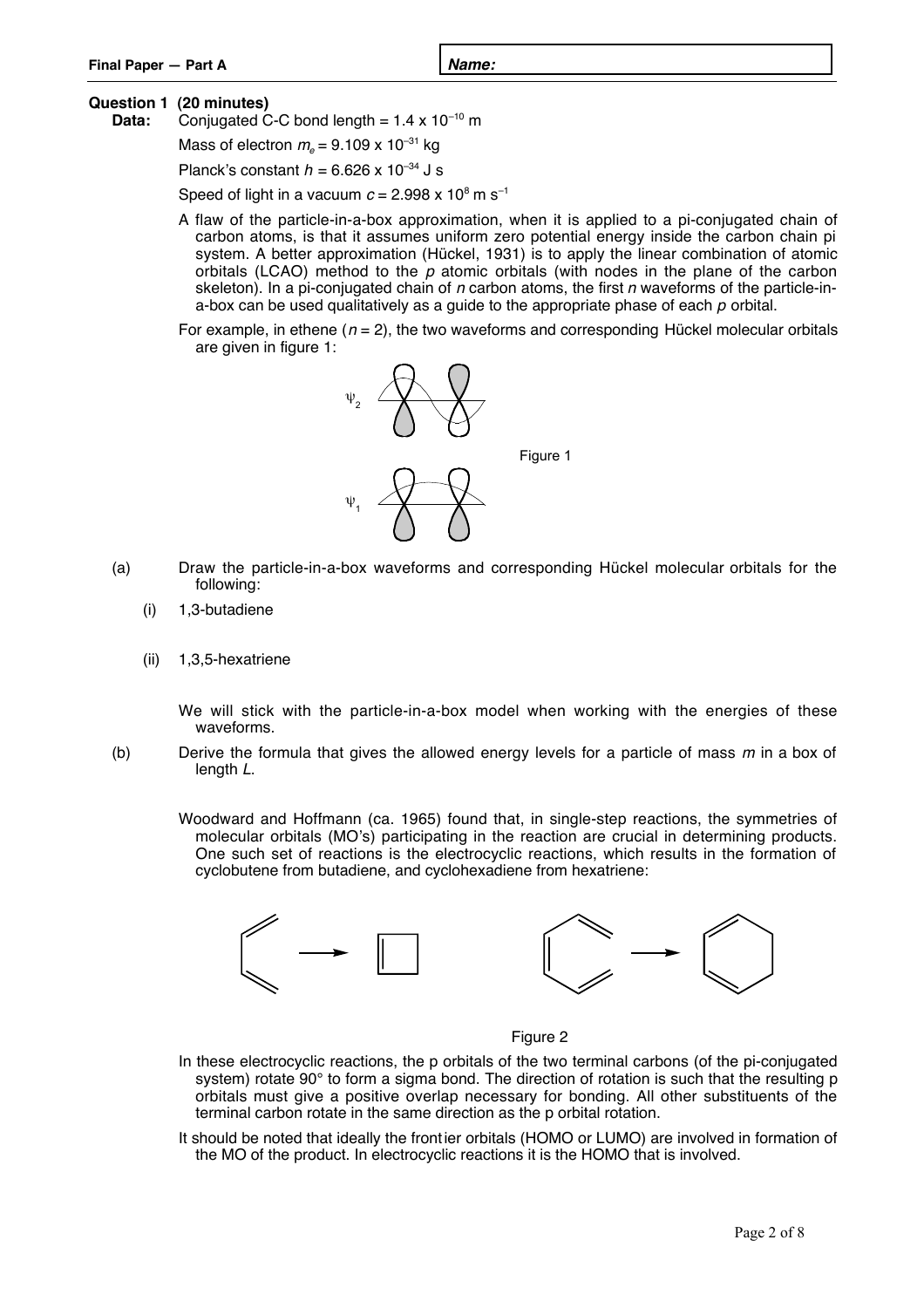



Figure 3 **Figure 4** 

- (c) Predict whether the cis or the trans product will form when the following are reacted in normal thermal conditions, giving reasons for your choice:
	- (i) the butadiene derivative given in figure 3
	- (ii) the hexatriene derivative given in figure 4
- (d) Alternatively, these polyenes could be promoted to their first electronic excited state (by shining an appropriate light source on them) before the reaction.
	- (i) Explain whether or not the products in this photochemical reaction would be different from those you predicted for the thermal reaction in part (c).
	- (ii) What wavelength of light would be needed to promote the hexatriene derivative to its first excited state? Assume the box length to be six times the C-C bond distance. What region of the electromagnetic spectrum (e.g., microwave) is this?

The hydrogen-iodine reaction has long been assumed to proceed by a mechanism of a parallel approach of the hydrogen and iodine molecules, resulting in a square intermediate, followed by breaking of H-H and I-I bonds and simultaneous formation of H-I bonds (see figure 5). According to Woodward-Hoffmann concepts, this mechanism would involve either electron flow from the hydrogen HOMO to the iodine LUMO or from the iodine HOMO to the hydrogen LUMO.





(e) Use Woodward-Hoffmann's orbital symmetry concepts to show that this mechanism is **invalid**. (Hint: draw the HOMO and LUMO for both the hydrogen and iodine molecules)

### **Question 2 (20 minutes)**

- Consider the following coordination compounds:  $[Co(H<sub>2</sub>O)<sub>6</sub>]SO<sub>4</sub>$ ,  $Cs<sub>2</sub>/NiCl<sub>4</sub>]$  and  $(NBu^n_{4})_{3}$ [Mn(CN)<sub>6</sub>]. [Note: Bu<sup>n</sup> = CH<sub>2</sub>CH<sub>2</sub>CH<sub>2</sub>CH<sub>3</sub>]
- (a) Name each of the coordination compounds.
- (b) Which of the compounds are expected to be paramagnetic? In each case clearly indicate the number of unpaired electrons associated with the transition metal ion in the complex and calculate the associated 'spin only' magnetic moment.
- (c) For each of the transition metal ions in these complexes construct a clearly labelled d-orbital splitting diagram and calculate the crystal field stabilisation energy (CFSE) in terms of  $\Delta_{\Omega}$ .
- (d) For each of the complex ions give an example of a related species containing the same transition metal ion with the same coordination number but a different ligand set and a different number of unpaired electrons. Why does each of these pairs of complexes have different numbers of unpaired electrons? In each case construct a clearly labelled d-orbital splitting diagram and calculate the crystal field stabilisation energy (CFSE) in terms of  $\Delta_{\Omega}$ .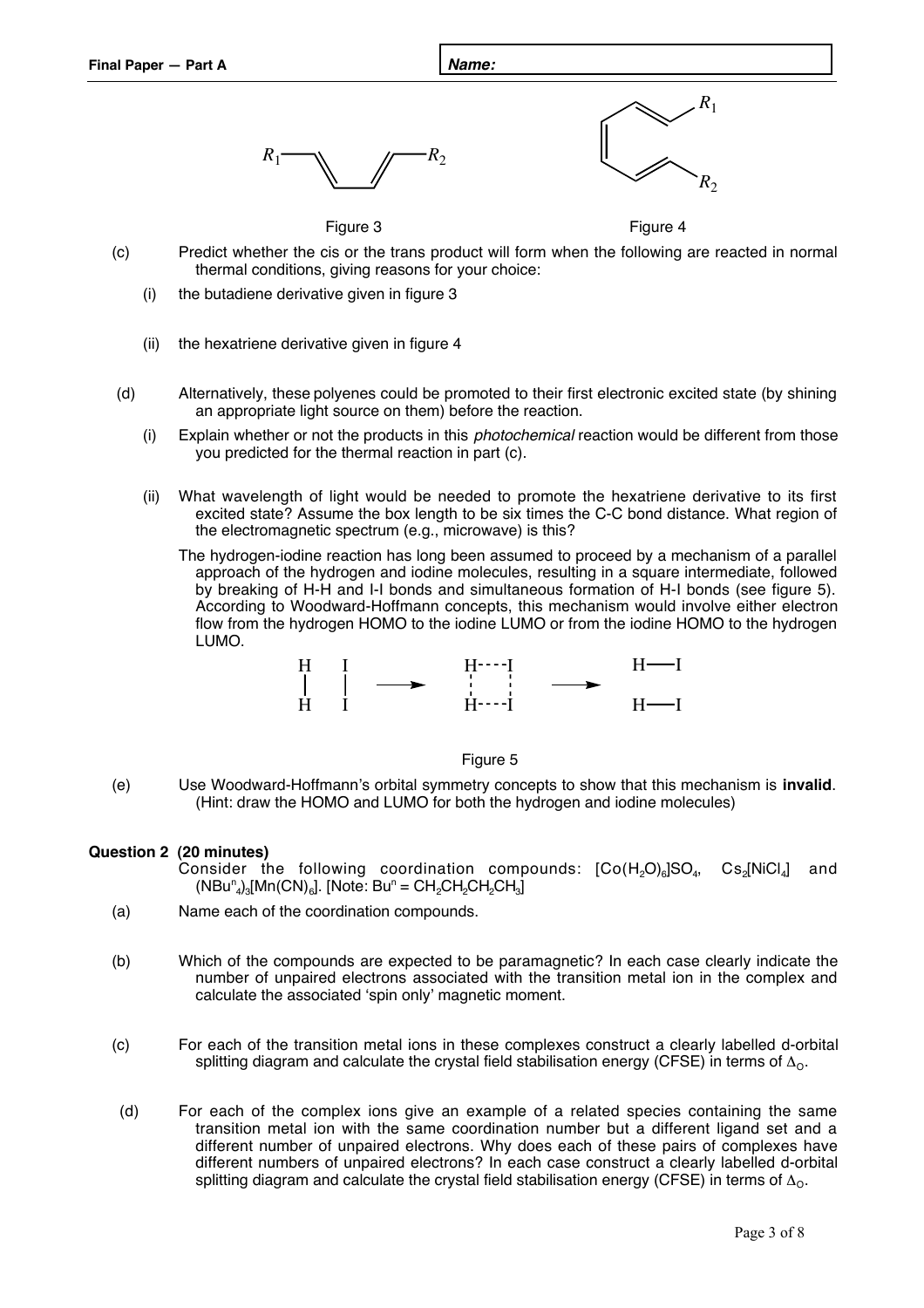### **Question 3 (20 minutes)**

**Data:**  $E^{0}(Sn^{4+/Sn^{2+})} = 0.15$  V at 298K

 $E^{\circ}_{(Co^{3+}/Co^{2+})} = 1.81$  V at 298K

 $R = 8.314$  JK<sup>-1</sup>mol<sup>-1</sup>

 $F = 96485$  Cmol<sup>-1</sup>

25.0 mL of a 0.0250M solution of  $Sn^{2+}$  is titrated with a 0.0500M  $Co^{3+}$  solution at 298K.

- (a) Write a balanced equation for the overall reaction.
- (b) Find  $E^0$ ,  $\Delta G^0$  and K for this reaction.

The titration was monitored by connecting the reaction vessel to a standard hydrogen electrode thus allowing the potential to be measured.

- (c) What is the potential (ie the value of  $E_{(Sn^{4+/Sh^{2+}})}$  or  $E_{(Co^{3+}/Co^{2+})}$ ) after the addition of:
	- (i)  $5.00 \text{ mL of } Co^{3+}$
	- (ii) 10.00 mL of  $Co^{3+}$
	- (iii) 15.00 mL of  $Co<sup>3+</sup>$
	- (iv) 20.00 mL of  $Co^{3+}$
	- (v) 24.00 mL of  $Co^{3+}$
	- (vi) 25.00 mL of  $Co^{3+}$
	- (vii) 26.00 mL of  $Co^{3+}$
	- (viii) 50.00 mL of  $Co^{3+}$
- (d) When is the measured potential equal to  $E^{\circ}_{(Sn^{4+}/Sn^{2+})}$ ? Explain.

if the indicators are appropriate for this titration. Two indicators, A and B, are proposed for this titration. Use the information below to determine

- 1.The electrochemical cell:
- Pt (s) | A (aq) 0.0100M | A<sup>+</sup> (aq) 0.100M || Co<sup>3+</sup> (aq) 0.0100M | Co<sup>2+</sup> (aq) 0.100M | Pt (s) Gives a voltage of 0.99 V.
- 2. The electrochemical cell:
	- Pt (s)  $\vert$  B (aq) 0.100M  $\vert$  B<sup>+</sup> (aq) 0.0500M  $\vert$  A (aq) 0.0500M  $\vert$  A<sup>+</sup> (aq) 0.100M  $\vert$  Pt (s) Gives a voltage of 0.30 V.
- (e) Find the value of  $E^0_{(A^+/A)}$ .
- (f) Is A an appropriate indicator for this titration?
- (g) Find the value of  $E^0_{(B^+/B)}$ .
- (h) Is B an appropriate indicator for this titration?

# **Question 4 (20 minutes)**

 $K_{sp}$  (Cu(OH)<sub>2</sub>) = 4.50 x 10<sup>-21</sup> MW (Cu(OH)<sub>2</sub>) = 97.59 g mol<sup>-1</sup>  $pK_b (NH_3) = 4.76$ 

(a) For this part of the question you may assume all reactions occur at 298 K.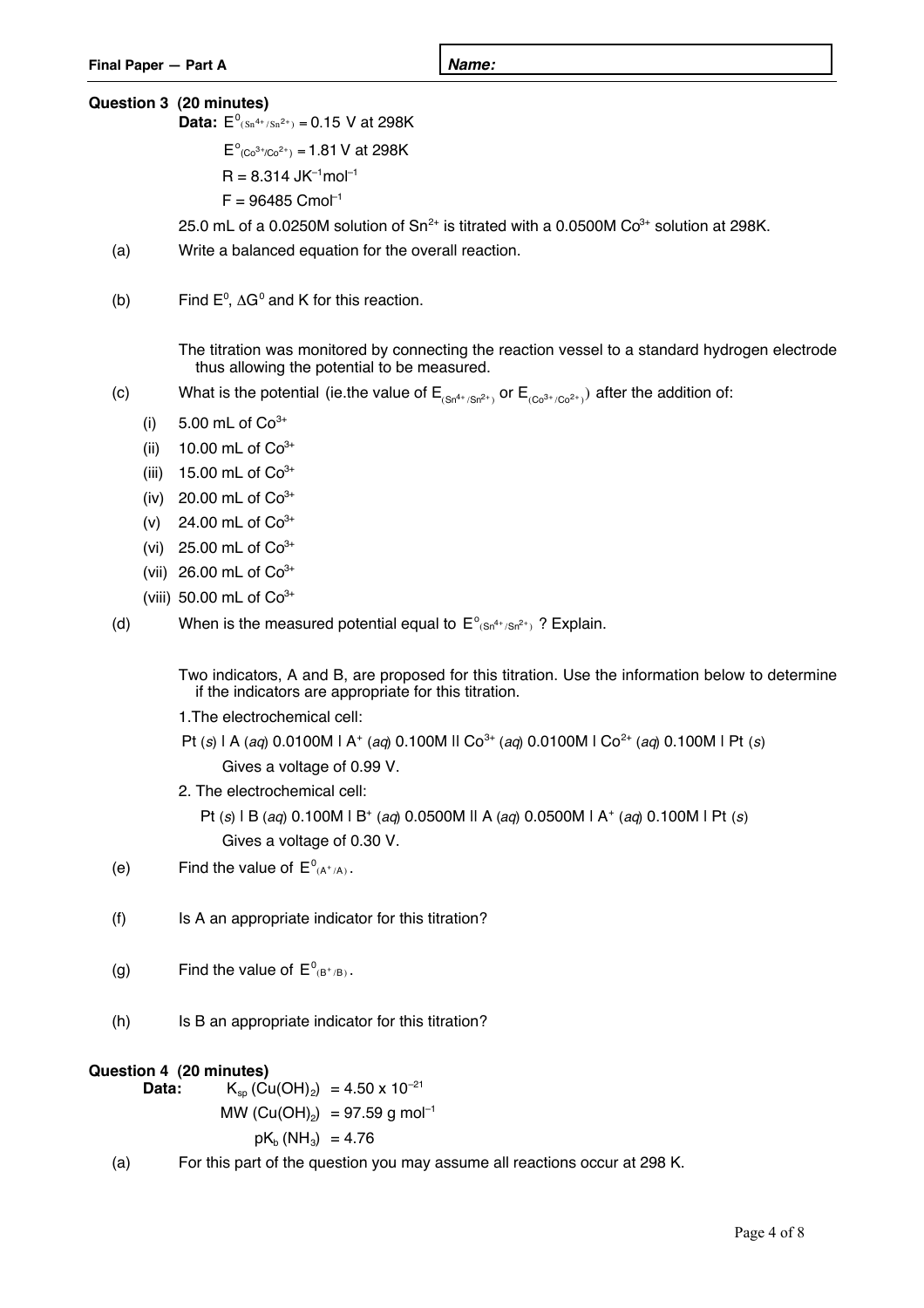Complexation of metal ions can sometimes shift the equilibrium of a poorly soluble compound such that it can redissolve back into solution. One would already be familiar with the use of  $NH<sub>3</sub>$  to dissolve AgCl in the inorganic qualitative analysis practical.

Copper hydroxide has low solubility in water.

- (i) Calculate the solubility of  $Cu(OH)_{2}$  in water in g/100 mL.
- (ii) What is the pH of the solution? Ignore the effects of water autodissociation.
- (b) Solubility of the metal hydroxide can be increased by complexing the metal ion to a ligand such as ammonia. 25.00 mL of NH<sub>3</sub> was added to a 5.00 mg sample of Cu(OH)<sub>2</sub> such that all the metal hydroxide dissolved and the equilibrium concentration of NH<sub>3</sub> was 1.00 x 10<sup>-3</sup> M.
	- (i) What is the analytical concentration of Cu in solution?
	- (ii) Calculate the concentration of all Cu species at equilibrium.
	- (iii) Calculate the concentration of  $NH<sub>3</sub>$  and  $NH<sub>4</sub><sup>+</sup>$  at equilibrium.
	- (iv) What is the pH of the solution?
	- (v) What is the original concentration of the  $NH<sub>3</sub>$  solution?

### **Question 5 (40 minutes)**

(a) A white solid **X** was found by chemical tests to be an aromatic carboxylic acid of molecular formula  $\rm{C_8H_8O_2}$ . To determine its structural formula, a 0.7311 g sample was ignited in excess oxygen in a "bomb" (constant-volume) calorimeter. The reaction compartment was surrounded by 611.8 g of water initially at 20.519 °C, and the heat capacity of the calorimeter itself (excluding the water) was  $52.00$  J K<sup>-1</sup>. After the combustion was complete, the temperature of the water was measured to be 28.454 °C.

**Data**:

 $0^{\circ}$ C = 273.15 K  $R = 8.314$  J K<sup>-1</sup> mol<sup>-1</sup>

 $c_{\rm so}$  (H<sub>2</sub>O (*I*)) = 4.184 J K<sup>-1</sup> g<sup>-1</sup>

 $\Delta_{\text{f}}H^{\circ}$  (H<sub>2</sub>O *(I)*) = -285.83 kJ mol<sup>-1</sup>

 $\Delta_{\text{f}}H^{\circ}$  (CO<sub>2</sub> (g)) = –393.51 kJ mol<sup>-1</sup>

 $\Delta_f H^{\circ}$  (*ortho*-methylbenzoic acid *(s)*) = –417 kJ mol<sup>-1</sup>

 $\Delta_i H^{\circ}$  (*meta*-methylbenzoic acid (s)) = -426 kJ mol<sup>-1</sup>

 $\Delta_f H^o$  (*para*-methylbenzoic acid *(s)*) = –429 kJ mol<sup>-1</sup>

Atomic masses:  $C = 12.01$ ,  $H = 1.008$ ,  $O = 16.00$ 

- (i) Calculate  $q$ ,  $w$ ,  $\Delta U$  and  $\Delta H$  for this particular experiment (i.e., *not* molar quantities).
- (ii) Hence calculate the standard molar enthalpies of combustion and formation,  $\Delta_cH^{\circ}$  and  $\Delta_fH^{\circ}$ , for **X**. What is the structural formula of **X**?
- (b) One of the oldest "industrial" applications of chemistry (recorded by Julius Caesar in Britain in 55 BCE, although it was not new then) is the extraction of tin from its ore cassiterite by heating the ore with glowing coals:

$$
SnO_2 + C \rightarrow Sn + CO_2.
$$

At 298 K,  $\Delta H^{\circ}$  = 184.1 kJ mol<sup>-1</sup> and  $\Delta S^{\circ}$  = 210.3 J K<sup>-1</sup> mol<sup>-1</sup> for this reaction.

- (i) Calculate  $\Delta S_{\text{surr}}$  and  $\Delta S_{\text{univ}}$  for this reaction at 298 K. Is the reaction spontaneous at this
	- Now consider performing this reaction at 1500 K. We cannot assume  $\Delta H^{\circ}$  and  $\Delta S^{\circ}$  to be the same as at 298 K, so we'll have to calculate them, taking into account the heat capacities of the reactants and products as well as the fact that tin melts at 505 K.
- (ii) Propose a suitable five-step pathway to calculate  $\Delta H^{\circ}$  and  $\Delta S^{\circ}$  at 1500 K.
- (iii) Use the following data to calculate  $\Delta H^{\circ}$  and  $\Delta S^{\circ}$  at 1500. K for each step in your pathway from part (ii).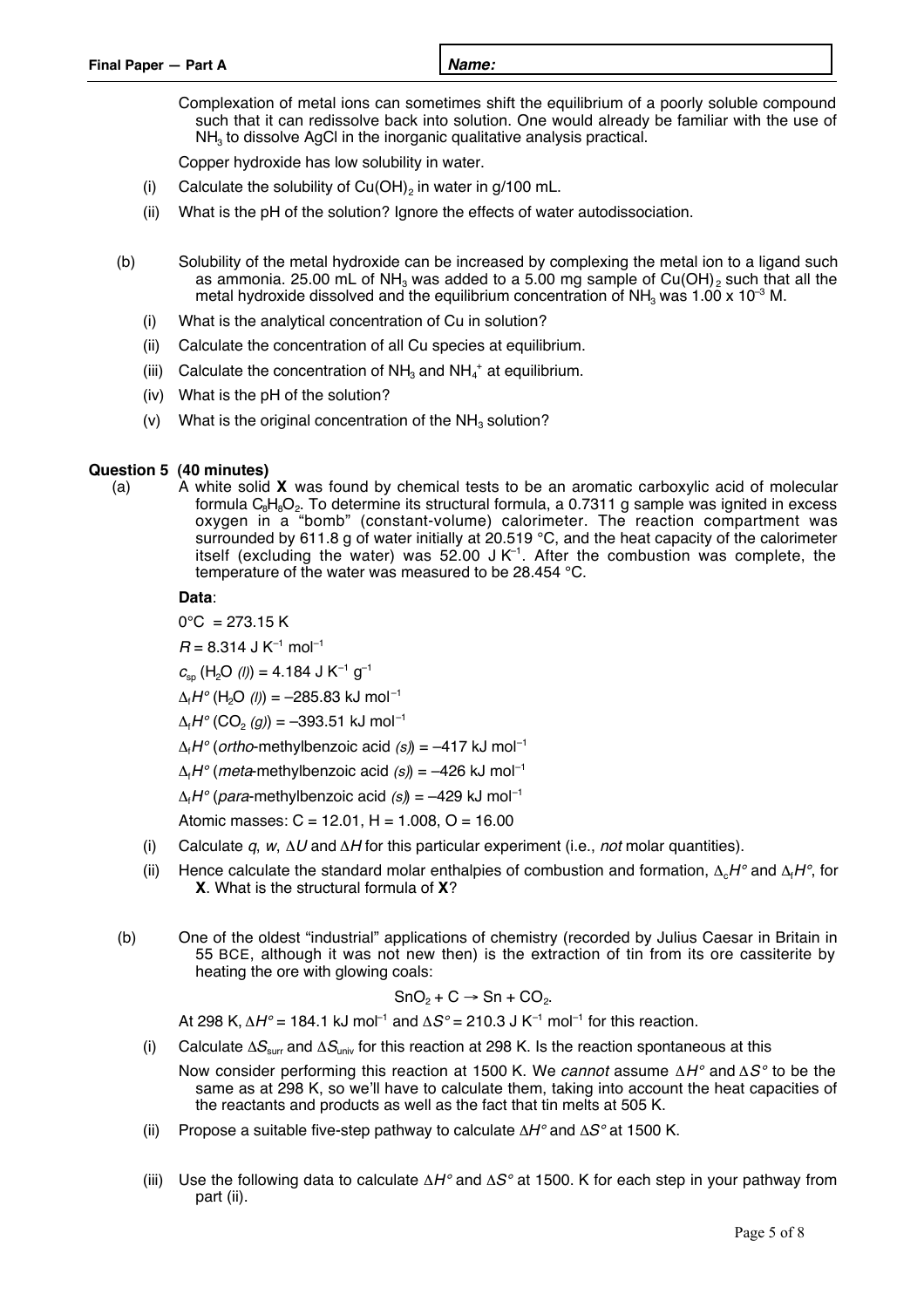**Heat capacities** (assumed constant over the relevant temperature range)

|                      | $c_n$ /J K <sup>-1</sup> mol <sup>-1</sup> |
|----------------------|--------------------------------------------|
| Sn $(s)$             | 27.0                                       |
| Sn $(1)$             | 29.0                                       |
| SnO <sub>2</sub> (s) | 52.6                                       |
| C(s)                 | 8.53                                       |
| (a)                  |                                            |

 $\Delta_{\text{fus}}H^{\circ}$  (Sn) = 7.07 kJ mol<sup>-1</sup> at 505 K.

- (iv) Hence calculate  $\Delta S_{\text{surr}}$  and  $\Delta S_{\text{univ}}$  at 1500 K. Is this reaction spontaneous at this temperature?
- (c) The reaction between acetone and iodine in acidic aqueous solution was studied to determine its rate law. It was found that at  $pH = 1.30$ , the initial rate of reaction was independent of the initial iodine concentration. The concentration of acetone was monitored over time in a buffer at this pH, and the results are tabulated below:

| $\mathbb{R}$                                      |         | 1                | . .      | ⇁⌒  | 96    | . ∠∪       | 44   |
|---------------------------------------------------|---------|------------------|----------|-----|-------|------------|------|
| $\overline{\phantom{a}}$<br>lacetonel<br>' /mol ∟ | ∪.200 ' | 163 <sub>1</sub> | 33<br>O. | 109 | 0.089 | .080<br>э. | .080 |

- (i) What happened at about  $t = 107$  h?
- (ii) What is the order of this reaction with respect to acetone? What is the order of this reaction with respect to iodine? Explain your reasoning.

The initial rate of reaction was then determined in several different pH buffers, keeping the initial concentrations of acetone and iodine constant at 0.200 mol  $L^{-1}$  and 0.015 mol  $L^{-1}$ respectively, and the following data were obtained:

| pH   | $d[I_2]$<br>/10 <sup>-6</sup> mol $L^{-1}$ s <sup>-1</sup><br>dt<br>initial |
|------|-----------------------------------------------------------------------------|
| 1.30 | 0.468                                                                       |
| 1.00 | 0.936                                                                       |
| 0.82 |                                                                             |

(iii) Write down the differential rate law for this reaction and determine its rate constant.

### **Question 6 (20 minutes)**

Glutamic acid is an amino acid residue with an acidic sidechain; its structure is shown below:



- (a) The  $pK_a$  values for each of the ionisable groups in glutamic acid are 2.2, 4.3 and 9.4. Which belongs to which group, and why?
- (b) The pI of an amino acid is defined as the pH at which the maximum mole fraction of amino acid having overall neutral charge is obtained. What is the pI of glutamic acid?
	- Lysozyme is an enzyme that protects us against bacterial infection. It catalyses the hydrolysis of polysaccharide chains present in bacterial cell walls (it is these chains that are crosslinked in the reaction that penicillin inhibits). When the structural integrity of the cell wall is compromised, the bacteria burst open and die. Interestingly Sir Alexander Fleming (of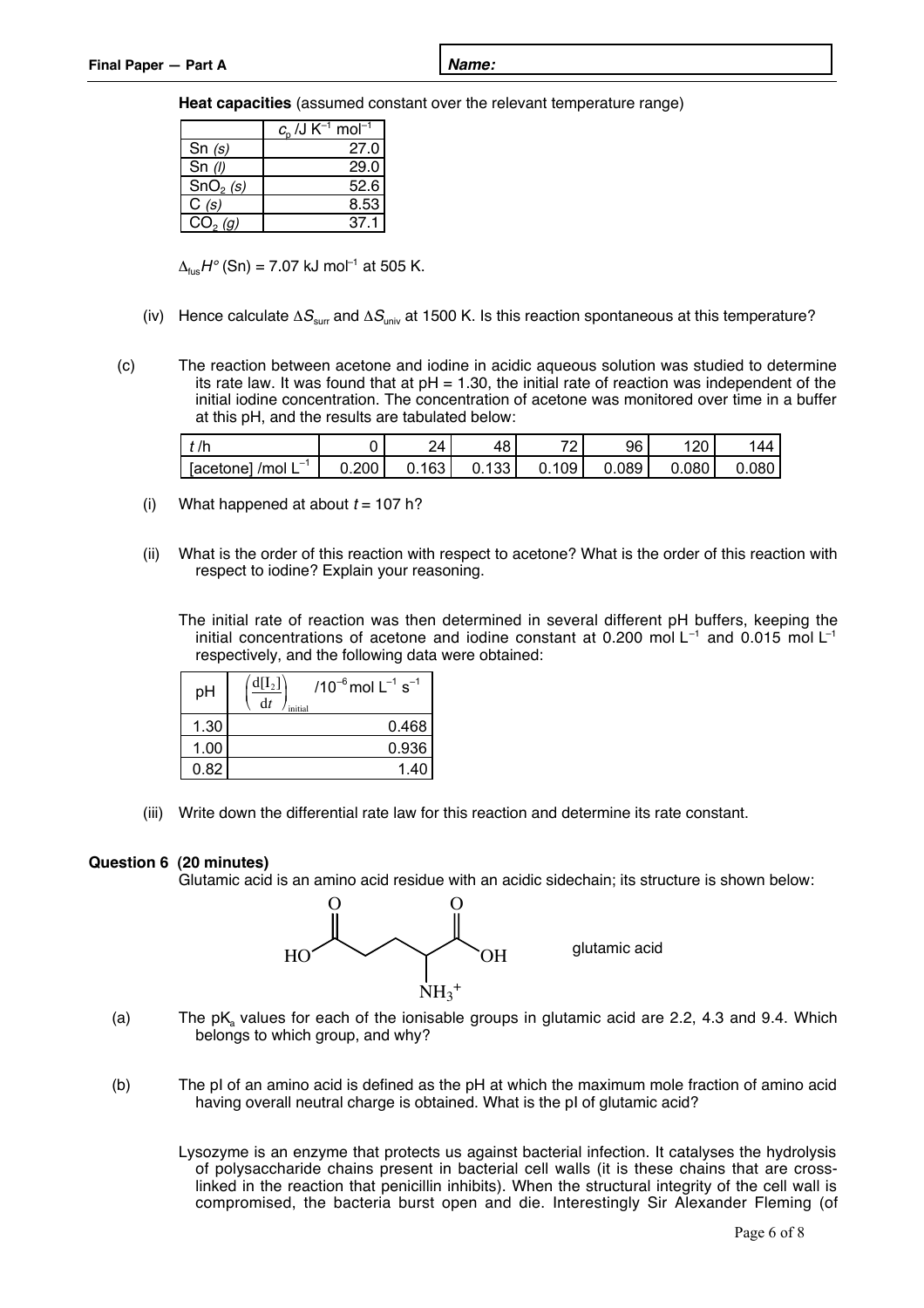| Final Paper - Part A | Name: |
|----------------------|-------|
|                      |       |

penicillin fame) also discovered the action of lysozyme: once when he had a cold a drop of his mucus fell into a bacterial culture and, much to his surprise, killed all the bacteria!

The active site of lysozyme with its substrate bound is shown below  $(R_1$  and  $R_4$  are the rest of the polysaccharide chain; the  $R_1$ -OH moiety is cleaved in this reaction):



- $(c)$  The pK<sub>a</sub> values for the sidechains of aspartate and glutamate when free in solution are very similar, however in the active site of lysozyme, one is fully deptotonated and the other is fully protonated. Explain why this may occur.
- (d) Give a mechanism for the action of lysozyme. Explain the contributions of Glu<sub>35</sub> and Asp<sub>52</sub> to the mechanism.

### **Organic Section (45 minutes)**

### **Question 7 (12 minutes)**

- (2S, 3R)-2-chloro-3-deutero-1,1-dimethylcyclohexane **A** was treated with sodium hydroxide in acetone to give **B**. **B** was subsequently treated with bromine in carbon tetrachloride to give the product **C**. (deutero refers 2 H).
- (a) Draw the structure of **A**, and draw and name **B** and **C**, indicating any stereochemistry involved.

(R)-3-hydroxy-2,2,3-trimethylhexane **D** was treated with acid to produce alkene **E**. **E** was then treated with diborane followed by alkaline hydrogen peroxide, to give **F**.

(b) Draw the structure of **D**, and draw and name **E** and **F**, indicating any stereochemistry involved.

### **Question 8 (9 minutes)**

What are the major product(s) when biphenyl (**G**) is treated with concentrated sulfuric and nitric acids? Draw the reaction mechanism to justify your answer. Consider only mononitrated products. There is no need to name the product(s).



#### **Question 9 (10 minutes)**

A chemistry researcher wants to synthesise 2,4,4-trimethyl-1-phenylpent-1-en-3-one (**H**).